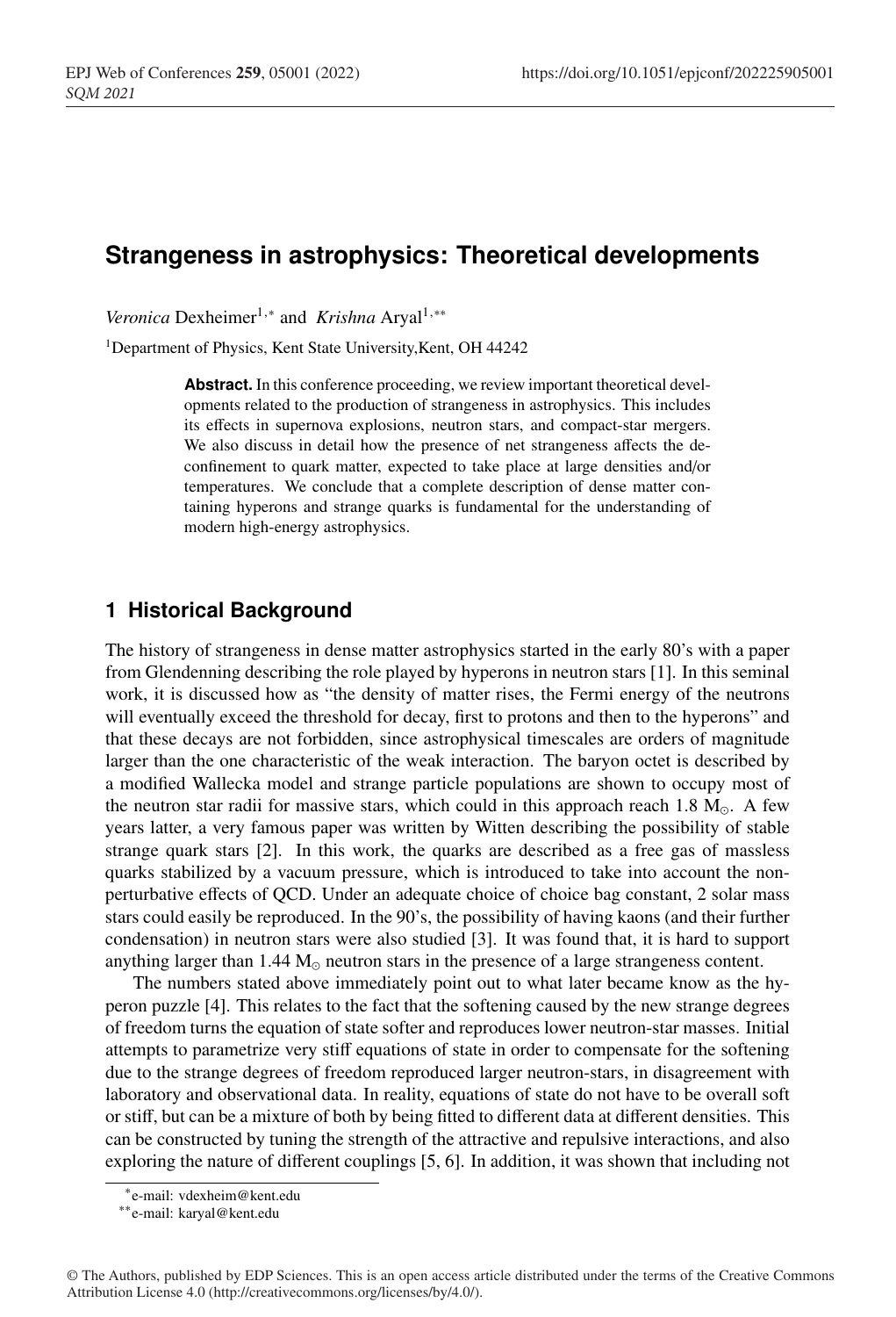

Figure 1: Speed of sound squared for the following models as a function of baryon number density in nuclear saturation units: SLy [20], QHC19 [10], CMF [6, 14–16], QMC-A EoS [11, 12], and Triplets [13]. Figure modified from Ref. [9].

only hyperons, but also their respective negative parity states could still be consistent  $2 M_{\odot}$ neutron stars (and other laboratory and observational data), if a crossover transition to quark matter is allowed [7, 8].

# **2 Different Scenarios**

The aforementioned softening of the equation of state caused by the appearance of strange hadronic and quark degrees of freedom can be seen for a few different models in Fig. 1, which was modified from Ref. [9]. Note that equations of state constructed from state of-the-art models for neutron stars generically lead to characteristic non-trivial, non-monotonic structure in the speed of sound [6, 10–16]. In the particular case of Ref. [16], a phase transition associated with the amount of strangeness was found to be associated with the appearance of twin stars. But is is very important to keep in mind that observational constraints for neutron stars can still be fulfilled by models that present "bumps" in this speed of sound. This is illustrated in Fig. 2, where parametric equations of state [17] produce mass-radius diagrams and tidal deformability-mass diagrams showing curves that are in agreement with NICER and LIGO/VIRGO data. Furthermore, bumps that present an early raise in the speed of sound (before 2 times saturation density) can generate massive stars beyond 2.5  $M_{\odot}$ , which points out to the possibility of the secondary object observed gravitationally in the merger GW190814 [18] being a neutron star (and not a black hole). Other approaches have also been able to describe the secondary object in GW190814, in spite of its strange content (see for example Refs. [6, 19]).

In supernova explosions, the presence of s-quarks were shown to turn non-explosive massive-star 3-dimensional simulations into successful ones, as strangeness affects neutrino interactions, reducing neutrino opacity, and generating higher luminosities and mean energies of neutrino emission [21]. Hyperons were also shown to affect both the density and temperature profiles inside massive exploding stars [22]. In neutron-star mergers, it was shown that similar changes in neutrino luminosity are not expected to be distinguishable before high temperature regions are swallowed into the black hole, but the changes in gravitational wave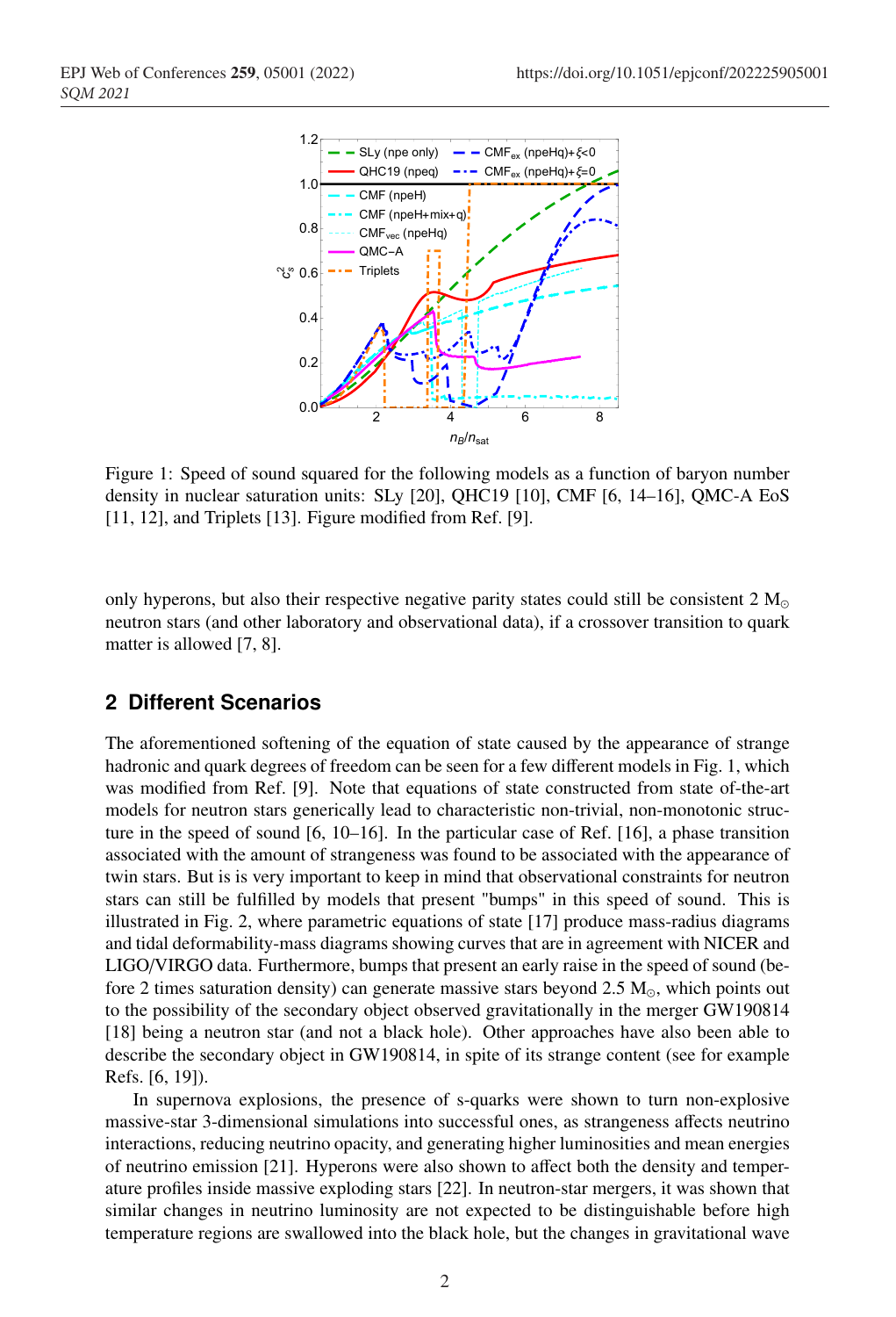

Figure 2: Speed of sound, mass-radius diagram, and tidal deformability for a family of equations of state with double peaks in the speed of sound at different locations. Symbols show the central density for the most massive star of the sequence. Figure modified from Ref. [9]

frequency and amplitude before and after merger could signal hyperons [23], that could lead to a faster collapse of hypermassive stars into black holes [24]. The densities and temperatures found in mergers when allowing for exotic (hadronic and quark) degrees of freedom [25] are actually ideal conditions to generate hadronic and quark strangeness, as shown in Fig. 6 of Ref. [26].

The final scenario we describe is the matter generated in particle collisions. Although net strangeness (difference between content of strange particles and strange anti-particles) is not produced in the time frame involved in these collisions, strange and anti strange particles are produced and measured. For example, recent results from ALICE experiment in CERN give very good estimates for the Λ, Σ, and  $\Xi$  hyperon potentials in medium [27]. Using these results, it was shown that that neutron stars with masses larger than 2.1  $M_{\odot}$  can still be reproduced when the isovector coupling is rescaled [28, 29].

Concerning deconfinement to (strange) quark matter, the presence of net strangeness can affect the position of the phase transition, as shown in the left panel of Fig. 3. A calculation using the Chiral Mean Field (CMF) [15, 30–32] model showed that the effect of net strangeness can affect the position of deconfinement (with respect of free energy per baryon  $\widetilde{\mu} = \mu_B + Y_Q \mu_Q + Y_S \mu_S$  or baryon chemical potential  $\mu_B$ ) by more than 40 MeV, depending on the temperature *T* and charge fraction  $Y_Q$  (or isospin fraction  $Y_I$ ), being larger for larger temperatures. Note that the free energy per baryon is only equal to the baryon chemical potential when either the charge fraction or charge chemical potential  $\mu<sub>O</sub>$  and either the strangeness fraction  $Y_S$  or chemical potential  $\mu_S$  are zero. For zero and low temperature, the effect of strangeness is larger for lower charge (or more negative isospin fraction), corresponding to conditions achieved in chemically equilibrated neutrons stars or their mergers. Larger charge or zero/slightly positive isospin fraction are achieved in situations where beta-equilibrium hasn't taken the system away from a more energy favorable (under normal conditions of density and temperature) isospin symmetric case, corresponding to the case of particle collisions or supernova explosions. Note that the relation between charge and isospin chemical potential is not trivial (meaning always differing by exactly 0.5) in the presence of strangeness, as seen in the deconfinement curves shown in the right panel of Fig. 3 for the zero temperature case. The relation between isospin and charge fractions depends on the strangeness fraction, which again is larger for lower charge/isospin fractions  $Y_I = Y_Q - \frac{1}{2} + \frac{1}{2}Y_S$ .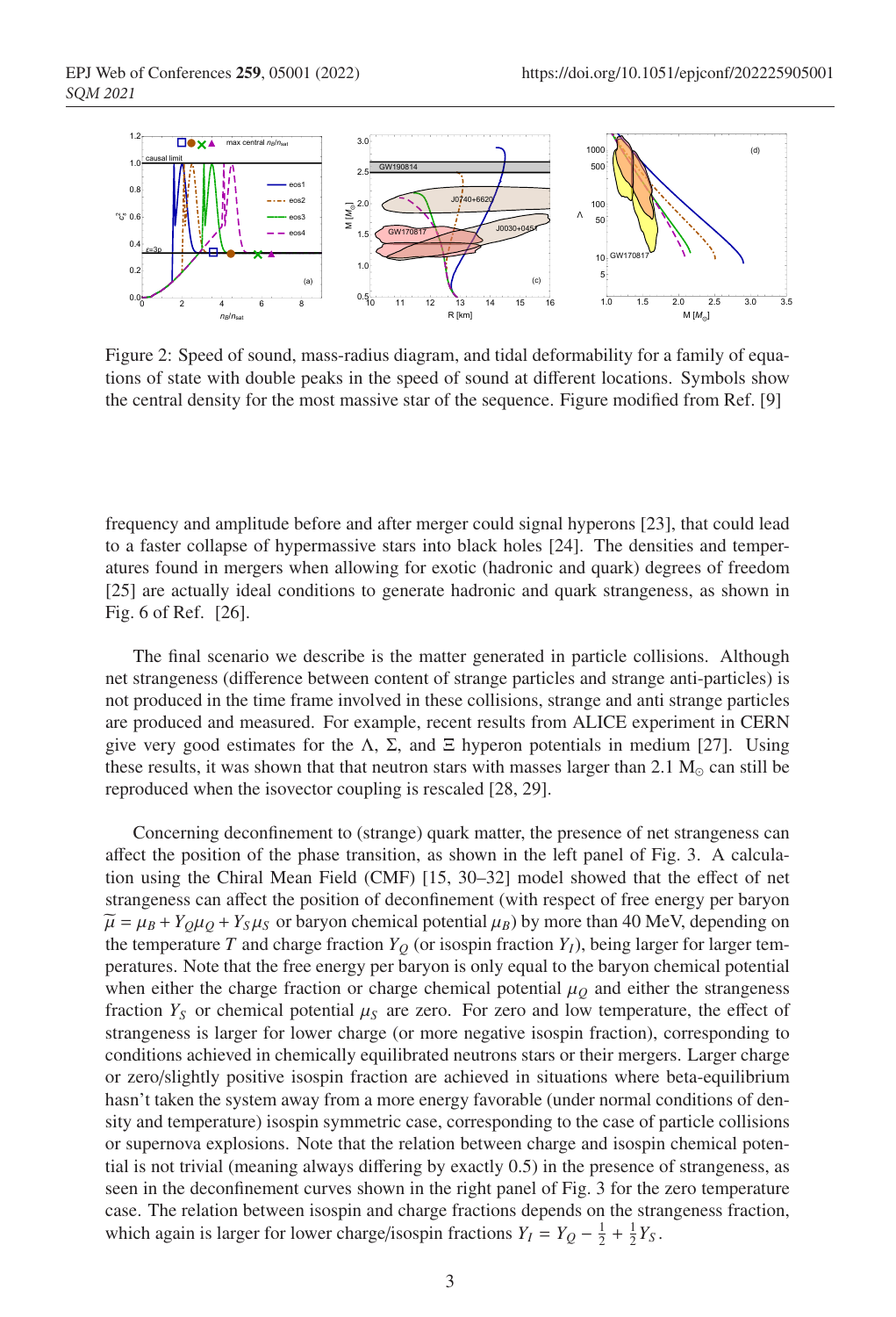

Figure 3: Phase diagrams for deconfinement to quark matter calculated from the CMF model for non-strange (color), and strange matter (black) calculated for charge fraction varying from zero to  $Y_Q = 0.5$ . Left panel shows temperature (only until 60 MeV), free energy per baryon  $\tilde{\mu}$ , and charge fraction  $Y_Q$ . Right panel shows free energy per baryon  $\tilde{\mu}$ , baryon chemical potential  $\mu_B$  (in either side of the phase transition), and isospin fraction  $Y_I$ . Figure modified from Ref. [30].

#### **2.1 Conclusions**

Give our current understanding of astrophysical environments, strangeness is not ruled out in dense matter and it is expected to appear in significant quantities already in supernova explosions, remaining present in cold catalyzed neutron stars, and generated in large amounts in hot neutron-star mergers. In this way, strangeness is expected to be important for several dynamical processes and could generate neutrinos, electromagnetic and gravitational signals expected to be measured in the near future.

Although comparisons with particle collisions could give us insight into high-energy matter, the conditions produced in this case are quite different from astrophysical scenarios, even considering that low-energy collisions overlap in temperature with neutron star mergers. These differences include the amount of charge/isospin and strangeness, both of which affect the deconfinement to quark matter. In this sense, deconfinement signals from neutron-star mergers could give us additional information about the amount of strangeness inside compact stars.

### **Acknowledgements**

Support for this research comes from the National Science Foundation under grant PHY-1748621 and PHAROS (COST Action CA16214).

### **References**

- [1] N.K. Glendenning, Physics Letters B 114, 392 (1982)
- [2] E. Witten, Physical Review D 30, 272 (1984)
- [3] V. Thorsson, M. Prakash, J.M. Lattimer, Nuclear Physics A 572, 693 (1994)
- [4] N. Chamel, P. Haensel, J.L. Zdunik, A.F. Fantina, Int. J. Mod. Phys. E 22, 1330018 (2013)